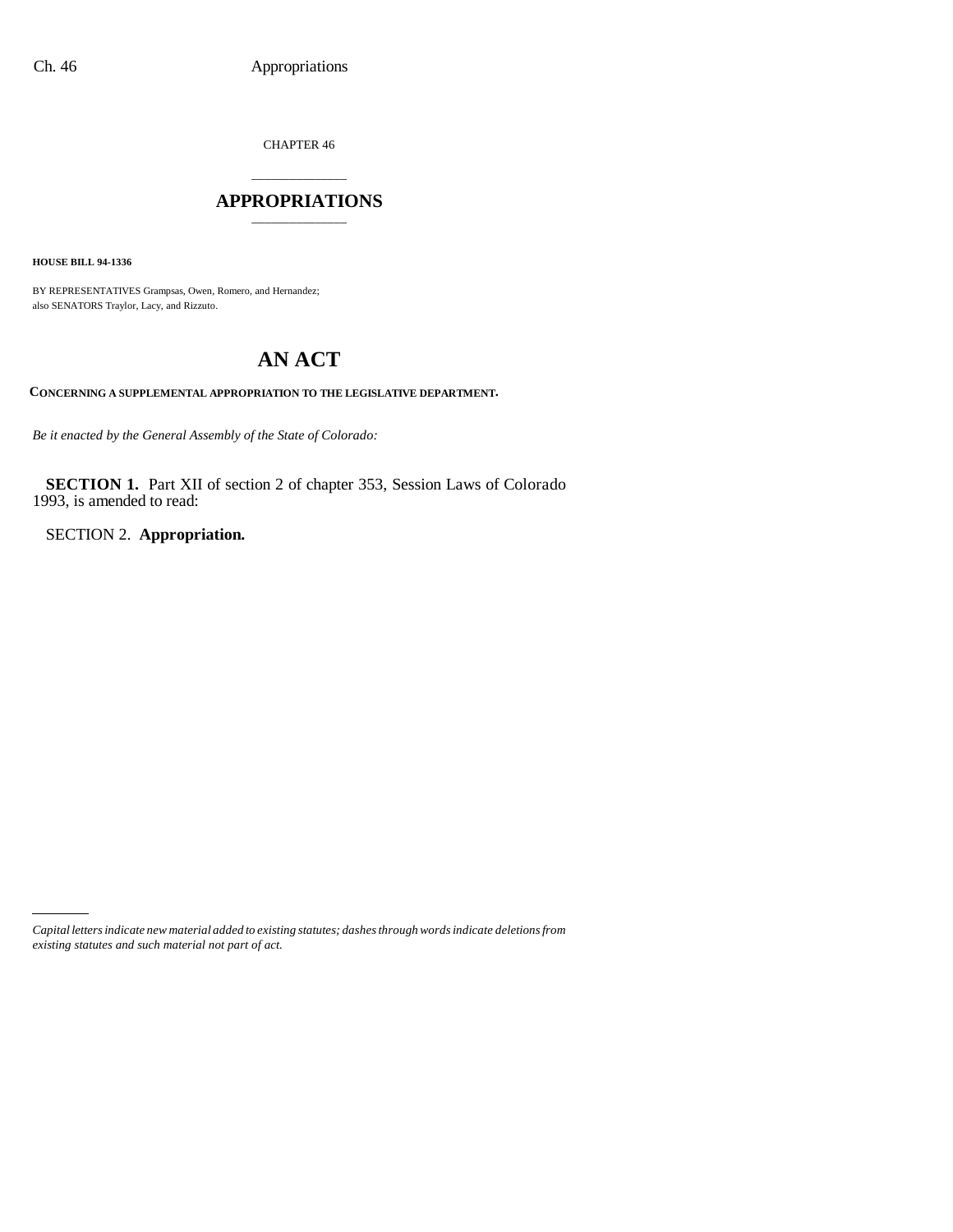# Ch. 46 Appropriations

|                                        |                           |              | <b>APPROPRIATION FROM</b>     |                               |                             |                             |                                |
|----------------------------------------|---------------------------|--------------|-------------------------------|-------------------------------|-----------------------------|-----------------------------|--------------------------------|
|                                        | ITEM &<br><b>SUBTOTAL</b> | <b>TOTAL</b> | <b>GENERAL</b><br><b>FUND</b> | <b>GENERAL</b><br><b>FUND</b> | <b>CASH</b><br><b>FUNDS</b> | <b>CASH</b><br><b>FUNDS</b> | <b>FEDERAL</b><br><b>FUNDS</b> |
|                                        | \$                        | \$           | \$                            | <b>EXEMPT</b><br>\$           | \$                          | <b>EXEMPT</b><br>\$         | \$                             |
|                                        |                           |              |                               |                               |                             |                             |                                |
|                                        |                           |              | <b>PART XII</b>               |                               |                             |                             |                                |
|                                        |                           |              | <b>LEGISLATIVE DEPARTMENT</b> |                               |                             |                             |                                |
| (1) LEGISLATIVE COUNCIL                |                           |              |                               |                               |                             |                             |                                |
| Property Tax Study                     |                           |              |                               |                               |                             |                             |                                |
| pursuant to Section                    |                           |              |                               |                               |                             |                             |                                |
| 39-1-104(16), C.R.S.                   |                           | 750,000      | 750,000                       |                               |                             |                             |                                |
| (2) GENERAL<br><b>ASSEMBLY</b>         |                           |              |                               |                               |                             |                             |                                |
| Workers' Compensation                  | 126,891                   |              |                               |                               |                             |                             |                                |
| <b>Legal Services</b>                  | 7,790                     |              |                               |                               |                             |                             |                                |
| Purchase of Services                   |                           |              |                               |                               |                             |                             |                                |
| from Computer<br>Center                | 163,935                   |              |                               |                               |                             |                             |                                |
| Payment to Risk Management             |                           |              |                               |                               |                             |                             |                                |
| and Property Funds                     | 1,372                     |              |                               |                               |                             |                             |                                |
|                                        | 1,438                     |              |                               |                               |                             |                             |                                |
| <b>Capitol Complex Leased</b><br>Space | 788,626                   |              |                               |                               |                             |                             |                                |
|                                        | 811,867                   |              |                               |                               |                             |                             |                                |
|                                        |                           | 1,088,614    | 1,088,614                     |                               |                             |                             |                                |
|                                        |                           | 1,111,921    | 1,111,921                     |                               |                             |                             |                                |
| <b>TOTALS PART XII</b>                 |                           |              |                               |                               |                             |                             |                                |
| (LEGISLATIVE)                          |                           | \$1,838,614  | \$1,838,614                   |                               |                             |                             |                                |
|                                        |                           | \$1,861,921  | \$1,861,921                   |                               |                             |                             |                                |
|                                        |                           |              |                               |                               |                             |                             |                                |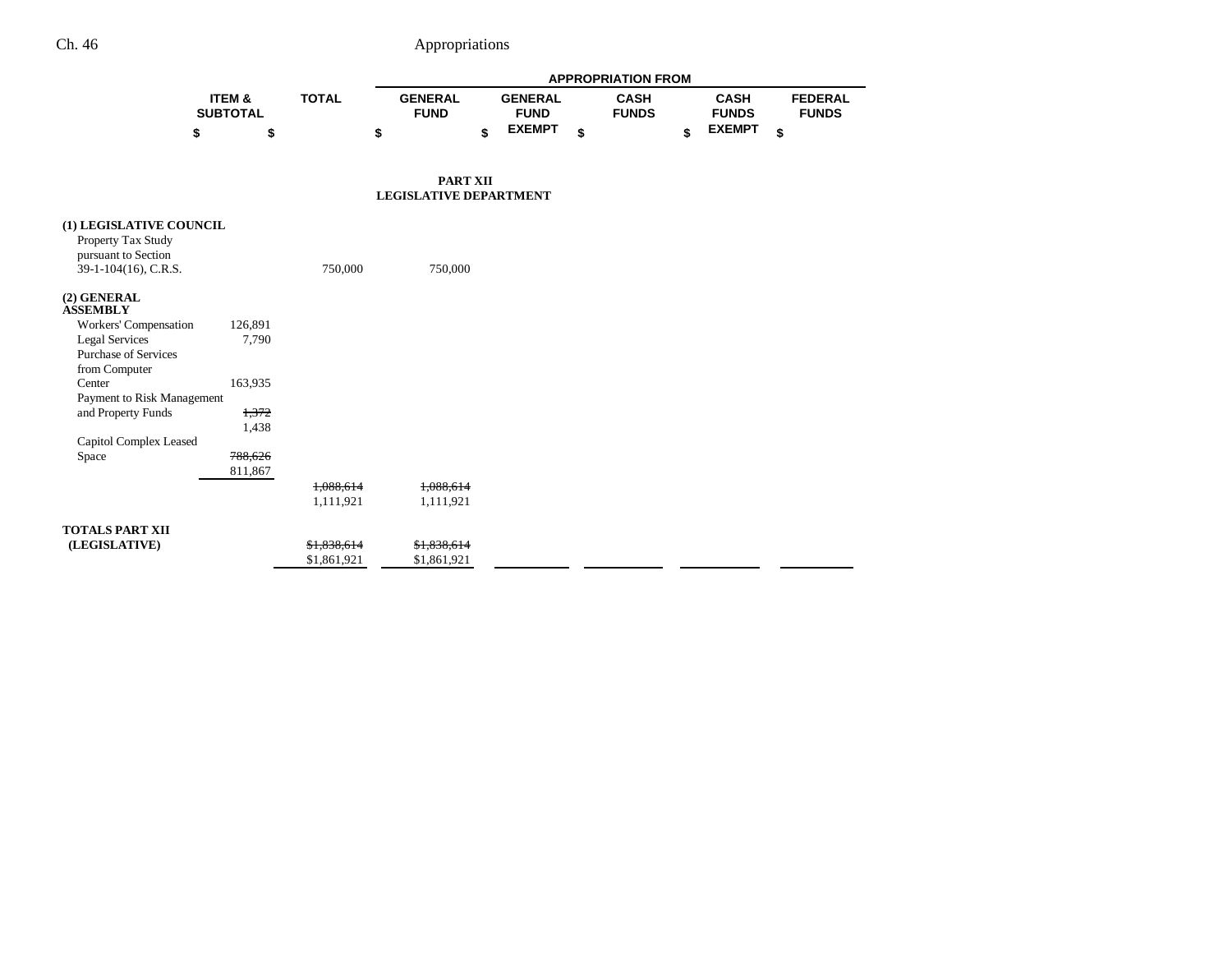**SECTION 2.** Section 1 of chapter 337, Session Laws of Colorado 1993, is amended to read:

SECTION 1. **Appropriation.** In addition to any other appropriation, there is hereby appropriated, to the legislative department of the state of Colorado, the sum of eighteen million one hundred seventy-eight thousand five hundred thirty-six TWO HUNDRED SEVENTY-TWO THOUSAND FIVE HUNDRED FORTY-SEVEN dollars  $(\text{$}18,178,536)$  (\$18,272,547), or so much thereof as may be necessary, of which amount eighteen million eighty-eight thousand five hundred thirty-six ONE HUNDRED EIGHTY-TWO THOUSAND FIVE HUNDRED FORTY-SEVEN dollars (\$18,088,536) (\$18,182,547) shall be out of any moneys in the general fund not otherwise appropriated and ninety thousand dollars (\$90,000) shall be from cash funds, for payment of the expenses of the legislative department for the fiscal year beginning July 1, 1993, to be allocated as follows:

| House of representatives and senate    | \$6,242,867                         |
|----------------------------------------|-------------------------------------|
| House of representatives and senate    |                                     |
| out-of-state travel                    | 86,854                              |
| House of representatives and senate    |                                     |
| in-state travel                        | 1,118,048                           |
| State auditor                          | 4,541,670                           |
| State auditor out-of-state travel      | 7,125                               |
| State auditor in-state travel          | 71,250                              |
| Joint budget committee                 | 699,397                             |
| Joint budget committee out-of-state    |                                     |
| travel                                 | 1,900                               |
| Joint budget committee in-state travel | 9,500                               |
| Legislative council                    | 2,483,994                           |
| Legislative council out-of-state       |                                     |
| travel                                 | 8,550                               |
| Legislative council in-state travel    | 41,738                              |
| Committee on legal services            | $2,855,199$ <sup>2/</sup>           |
|                                        | $2,949,210$ <sup>2/</sup>           |
| Committee on legal services            |                                     |
| out-of-state travel                    | 9,019                               |
| Committee on legal services            |                                     |
| in-state travel                        | 1,425                               |
|                                        |                                     |
|                                        | $$18,272,547$ <sup>3/</sup>         |
| Total legislative department           | <del>\$18,178,536<sup>3</sup></del> |